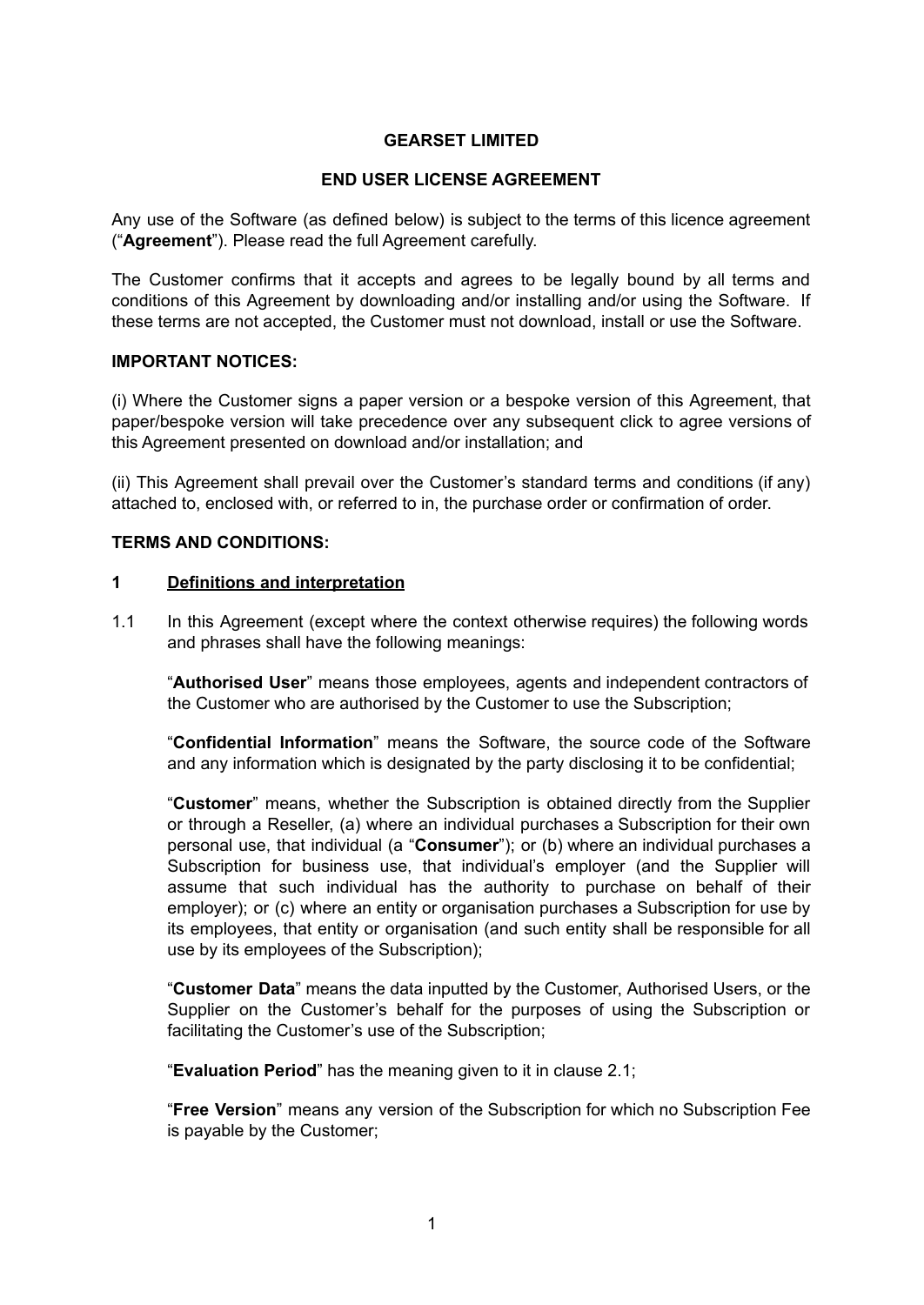"**Intellectual Property Rights**" means patents, registered designs, registered trade and service marks, registered copyright and modifications to and applications for any of the foregoing and the right to apply for protection for such registered rights anywhere in the world and inventions, discoveries, copyright, database rights, unregistered trade or service marks, brand names or know-how and any similar or equivalent rights whether capable of registration or not arising, applied for or granted under the laws of any country;

"**Licence Limitations**" means the specified limitations applicable to the category of Subscription the Customer selects on purchase, as specified on the Supplier's website;

"**Reseller**" means any third party authorised by the Supplier to sell Subscriptions;

"**Software**" means the software applications provided by the Supplier as part of the Subscription, and any updates, upgrades and patches released for the Software;

"**Subscription**" means the subscription for the Software granted under clause 3.1 and access to the Support Services;

"**Subscription Fee**" means the fee payable by the Customer under this Agreement (excluding VAT and all other relevant taxes), as detailed by the Supplier or Reseller (as the case may be) from time to time including through their respective websites, calculated in accordance with the duration of the Subscription Period and number of User Subscriptions;

"**Subscription Period**" means the period of time that the Subscription is valid, determined by the number of months/years selected by the Customer when purchasing the Subscription;

"**Subscription Start Date**" means the date the Customer purchases the Subscription:

"**Supplier**" means Gearset Limited, a company registered in England with company number 10345423 and whose registered office is at The Bradfield Centre, Cambridge Science Park Rd, Cambridge, CB4 0GA, UK;

"**Support Services**" means the support services provided by the Supplier as set out on its website;

"**Third-Party Components**" means components owned by third parties which are used in the Software;

"**User Subscriptions**" means the number of users licensed to use the Software, determined by the number of users selected by the Customer when purchasing the Subscription:

"**Viruses**" means anything or device (including any software, code, file or programme) which may: prevent, impair or otherwise adversely affect the operation of any computer software, hardware or network, any telecommunications service, equipment or network or any other service or device; prevent, impair or otherwise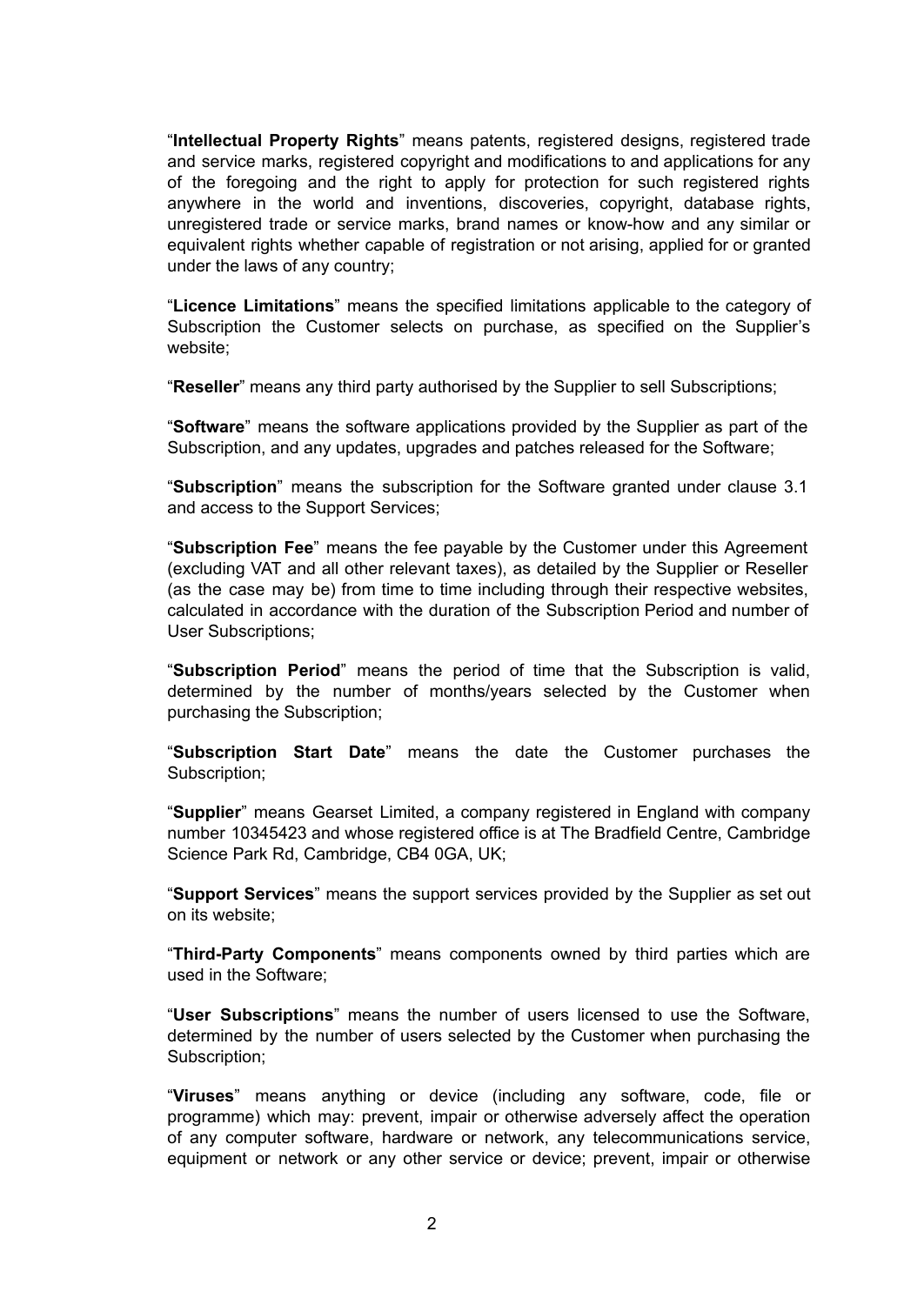adversely affect access to or the operation of any programme or data, including the reliability of any programme or data (whether by re-arranging, altering or erasing the programme or data in whole or part or otherwise); or adversely affect the user experience, including worms, trojan horses, viruses and other similar things or devices; and

"**Working Hours**" means 9am to 5pm UK time each Monday to Friday excluding bank and public holidays in the UK.

## **2 Evaluation Period**

2.1 The Customer is entitled to a 30 day free trial of the Subscription for the purposes of deciding whether or not the Software meets its requirements ("**Evaluation Period**"). During the Evaluation Period the terms in Schedule 1 will apply.

## **3 Subscription**

- 3.1 In consideration of payment of the Subscription Fee the Supplier hereby grants to the Customer a non-exclusive, non-transferable right to permit the Authorised Users to use the Subscription during the Subscription Period only in accordance with this Agreement and any applicable Licence Limitations.
- 3.2 The Customer shall:
	- 3.2.1 only use the Software for its internal business purposes;
	- 3.2.2 not reproduce, modify, adapt, merge, translate, disassemble, decompile, recompile or reverse engineer the Software or create derivative works based on the whole of or any part of the Software or incorporate the Software into any other program not provided by the Supplier. The information necessary to achieve interoperability of the Software with other programs is available from the Supplier on request;
	- 3.2.3 not access all or any part of the Subscription in order to build a product or service which competes with the Subscription;
	- 3.2.4 not license, sell, rent, lease, transfer, assign, distribute, display, disclose, or otherwise commercially exploit, or otherwise make the Subscription available to any third party except the Authorised Users; or
	- 3.2.5 not attempt to obtain, or assist third parties in obtaining, access to the Subscription, other than as provided under this clause 3.
- 3.3 The Customer shall use all reasonable endeavours to prevent any unauthorised access to, or use of, the Subscription and, in the event of any such unauthorised access or use, promptly notify the Supplier.
- 3.4 The Supplier will provide the Support Services to the Customer with reasonable skill and care.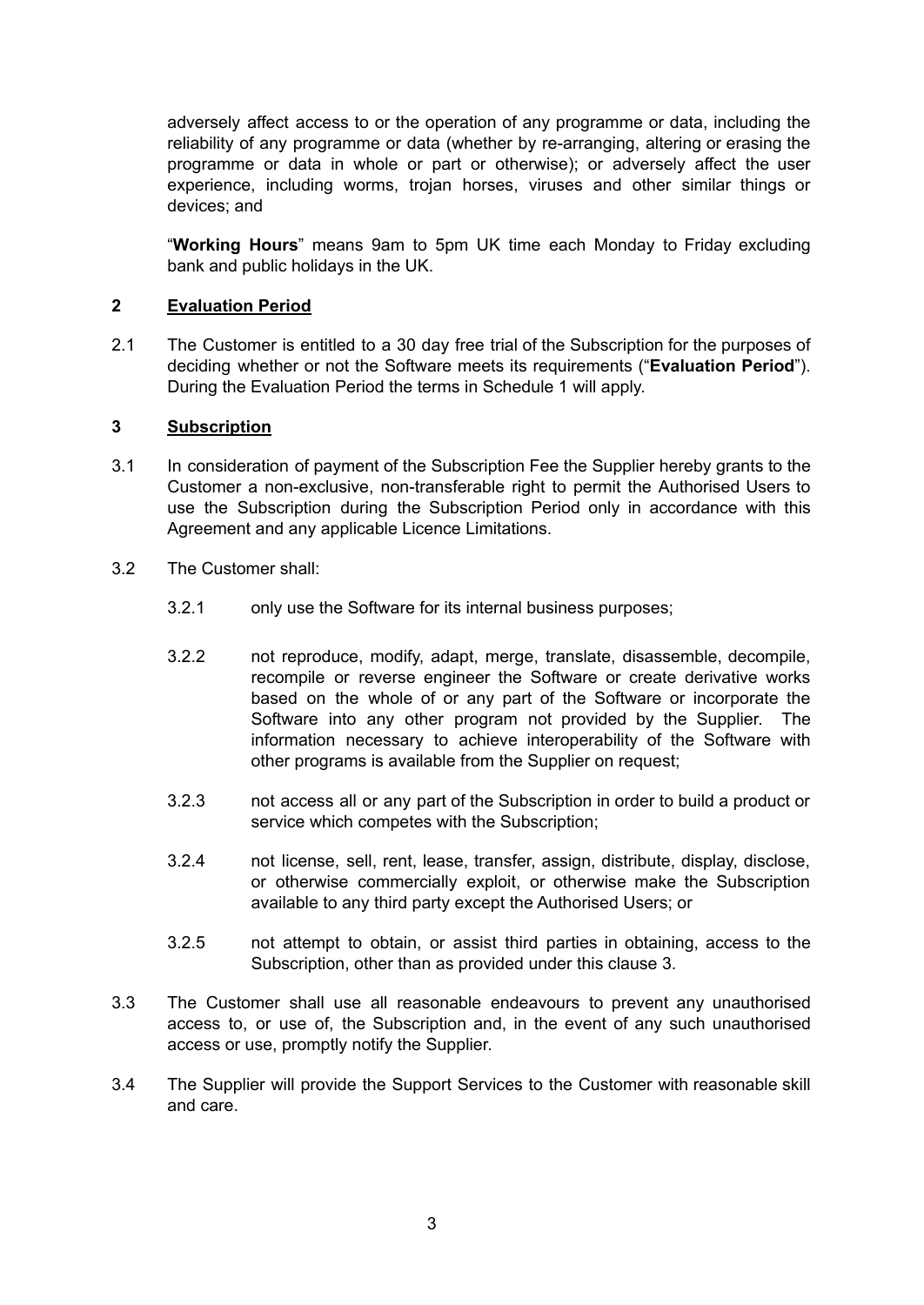# **4 Authorised Users**

- 4.1 In relation to the Authorised Users, the Customer undertakes that:
	- 4.1.1 the maximum number of Authorised Users that it authorises to access and use the Subscription shall not exceed the number of User Subscriptions it has purchased; and
	- 4.1.2 it will not allow or suffer any User Subscription to be used by more than one individual Authorised User unless it has been reassigned in its entirety to another individual Authorised User, in which case the prior Authorised User shall no longer have any right to access or use the Subscription.
- 4.2 The Customer shall not, and shall ensure that Authorised Users do not:
	- 4.2.1 distribute or transmit any Viruses into or via the Software;
	- 4.2.2 interfere or attempt to interfere with the Supplier's network or the provision of services to any of the Supplier's other customers including, without limitation, mail bombing, flooding, deliberate attempts to overload a system and broadcast attacks;
	- 4.2.3 attempt to probe, scan, penetrate or test the vulnerability of the Supplier's systems or network;
	- 4.2.4 access the Software in an unauthorised manner, including any attempt to breach the Supplier's security or authentication measures;
	- 4.2.5 publish, store, distribute or transmit any material during the course of its use of the Subscription that is unlawful, harmful, threatening, defamatory, obscene, infringing, harassing or racially or ethnically offensive, facilitates illegal activity, depicts sexually explicit images, promotes unlawful violence, is discriminatory based on race, gender, colour, religious belief, sexual orientation, disability, or in a manner that is otherwise illegal or causes damage or injury to any person or property.
- 4.3 The Supplier reserves the right, without liability to the Customer or prejudice to its other rights, to disable the Customer's access to any material that breaches the provisions of clause 4.2 and/or to suspend the access of any Authorised User who causes the Customer to breach the provisions of clauses 4.1 and/or 4.2.

# **5 Customer's obligations**

- 5.1 The Customer shall:
	- 5.1.1 provide the Supplier with:
		- (i) all necessary co-operation in relation to this Agreement; and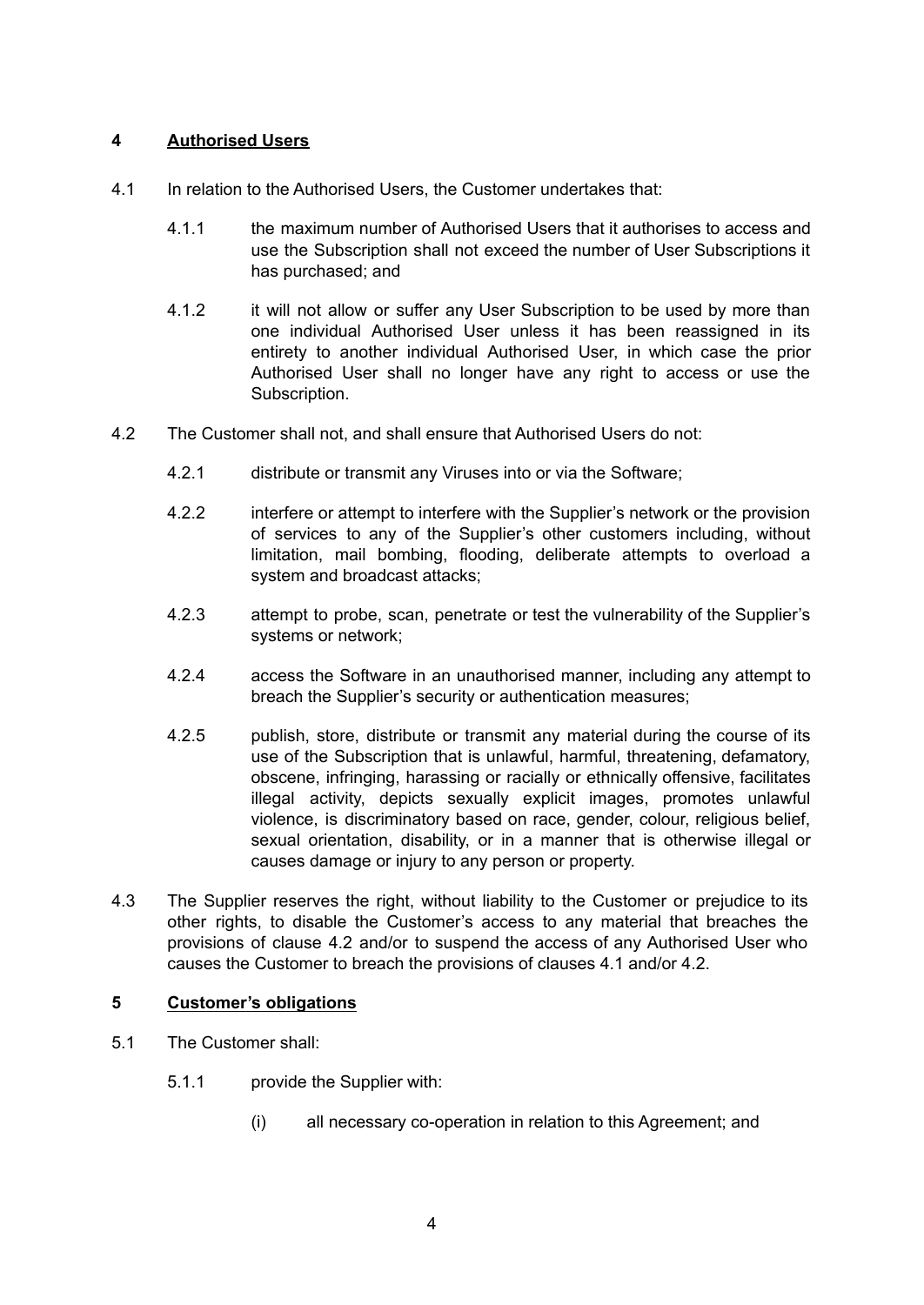- (ii) all necessary access to such information as may be required by the Supplier in order to provide the Subscription;
- 5.1.2 comply with all applicable laws and regulations with respect to its activities under this Agreement; and
- 5.1.3 ensure that the Authorised Users use the Subscription in accordance with the terms and conditions of this Agreement and shall be responsible for any Authorised User's breach of this Agreement.

## **6 Customer Data, data collection and privacy policy**

- 6.1 The Customer shall own all right, title and interest in and to all of the Customer Data and shall have sole responsibility for the legality, reliability, integrity, accuracy and quality of the Customer Data.
- 6.2 The Supplier will collect data about the Customer in accordance with the General Data Protection Regulation. The Supplier's privacy policy at <https://gearset.com/privacy> sets out what data the Supplier collects and how it uses that data. It also describes the Customer's rights regarding the Supplier's use of the Customer's data.
- 6.3 If the Customer has entered into a separate data processing agreement with the Supplier, and there are inconsistencies between the terms of the data processing agreement and this clause 6, the terms of the data processing agreement shall prevail over this clause 6.

## **7 Payment and payment terms**

- 7.1 The Subscription Fee (together with any levies, duties and/or taxes imposed on the Customer in its jurisdiction including, but not limited to, value added tax, sales tax, use tax and withholding tax) shall be due and payable by the Customer as specified during the purchase process.
- 7.2 If the Customer does not pay the Subscription Fee or any other sums payable under this Agreement when due, the Supplier reserves the right to terminate the Subscription and prevent the Customer from accessing and/or using the Software immediately.
- 7.3 Where the Customer has obtained the Subscription through a Reseller, the terms the Customer has agreed with such Reseller in relation to payment and invoicing will apply instead of clause 7.1.

#### **8 Intellectual Property Rights**

8.1 The Customer acknowledges that the Supplier owns, or is licensed to use, all copyright and other Intellectual Property Rights of whatever nature in and relating to the Subscription together with any customisation and/or configuration work carried out by the Supplier under the provisions of this Agreement.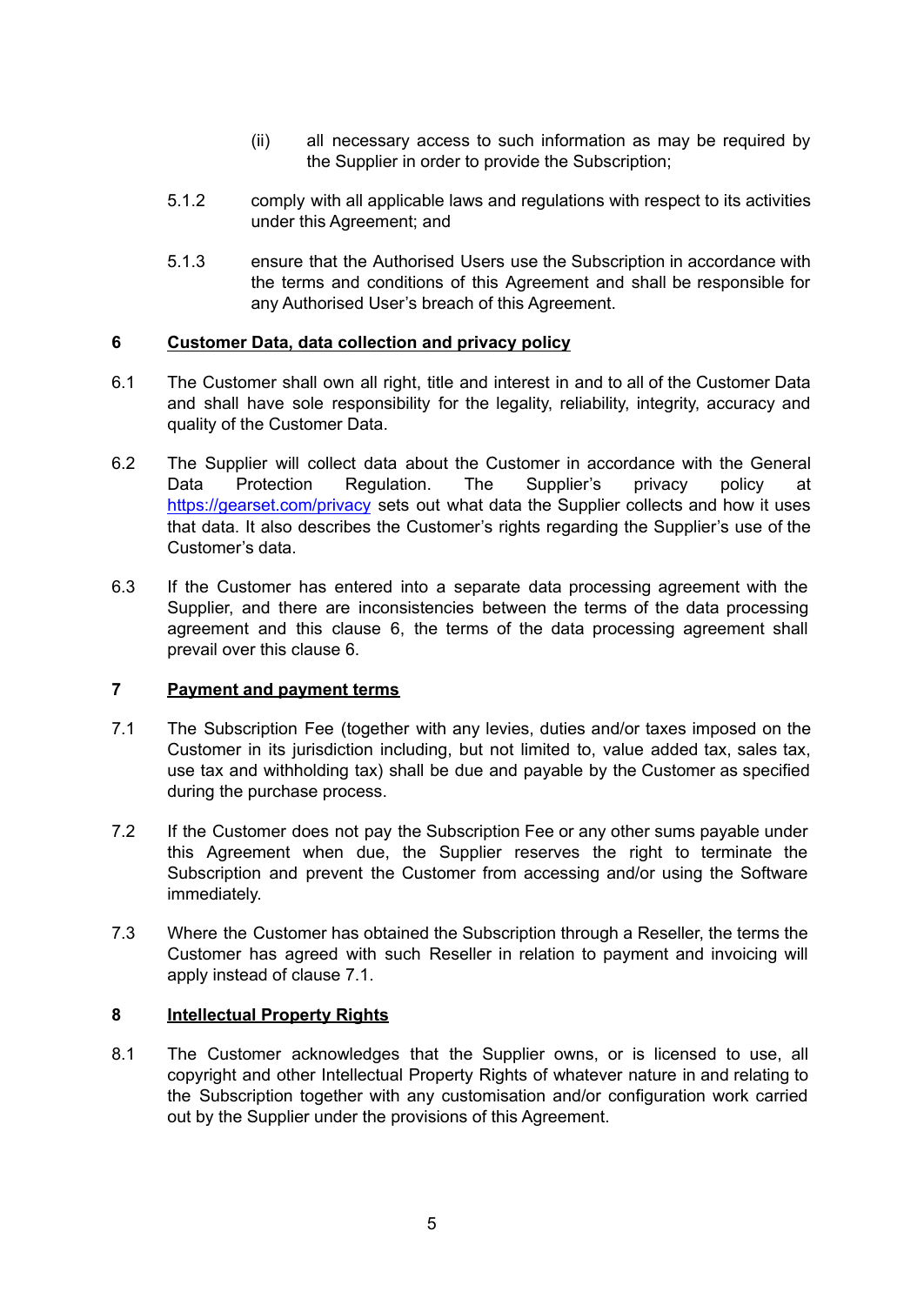8.2 The Supplier warrants that the use of the Software in the provision of the Subscription in accordance with this Agreement will not knowingly infringe copyright belonging to any third party.

## **9 Third party claims**

- 9.1 Subject to clauses 11.2, 9.2, 9.3 and 9.4, in the event of any claim being brought against the Customer: (i) that the normal use or possession of the Subscription in accordance with this Agreement infringes the copyright of a third party; or (ii) as a result of the Supplier's use of Third-Party Components by a rights-holder of such Third-Party Components (a "**Claim**"), the Supplier shall indemnify the Customer against any damages that are awarded to be paid to any such third party in respect of such Claim provided that the Customer:
	- 9.1.1 as soon as reasonably practicable notifies the Supplier in writing of any such Claim of which it becomes aware;
	- 9.1.2 does not make any admission as to liability or compromise or agree any settlement of the Claim without the prior written consent of the Supplier (not to be unreasonably withheld or delayed), or otherwise prejudice the Supplier or any other third party's defence of such Claim;
	- 9.1.3 gives the Supplier, or such person as the Supplier shall direct, immediate and complete control of the conduct or settlement of all negotiations and litigation arising from the Claim; and
	- 9.1.4 upon payment of its reasonable costs, gives the Supplier, and other third parties as the Supplier shall direct, all reasonable assistance with the conduct or settlement of any such negotiations or litigation.
- 9.2 If a Claim is brought, the Supplier shall have the right in its absolute discretion and at its own expense:
	- 9.2.1 to procure the right for the Customer to continue using the Subscription in accordance with the terms of this Agreement;
	- 9.2.2 to make such alterations, modifications or adjustments to the Subscription so that they become non-infringing; or
	- 9.2.3 to replace the Subscription with non-infringing services.
- 9.3 If the Supplier is unable to resolve a Claim by taking one of the actions under clause 9.2 the Supplier shall have the right to terminate this Agreement upon repayment to the Customer of the Subscription Fee on a pro rata basis and such right shall be the Customer's sole and exclusive remedy under this Agreement in respect of any such Claim.
- 9.4 The indemnity provided under clause 9.1 shall not apply in respect of any Claim arising as a result of or in connection with or attributable to:
	- 9.4.1 any configurations or modifications made to the Subscription by the Customer or on the Customer's behalf (other than by the Supplier); or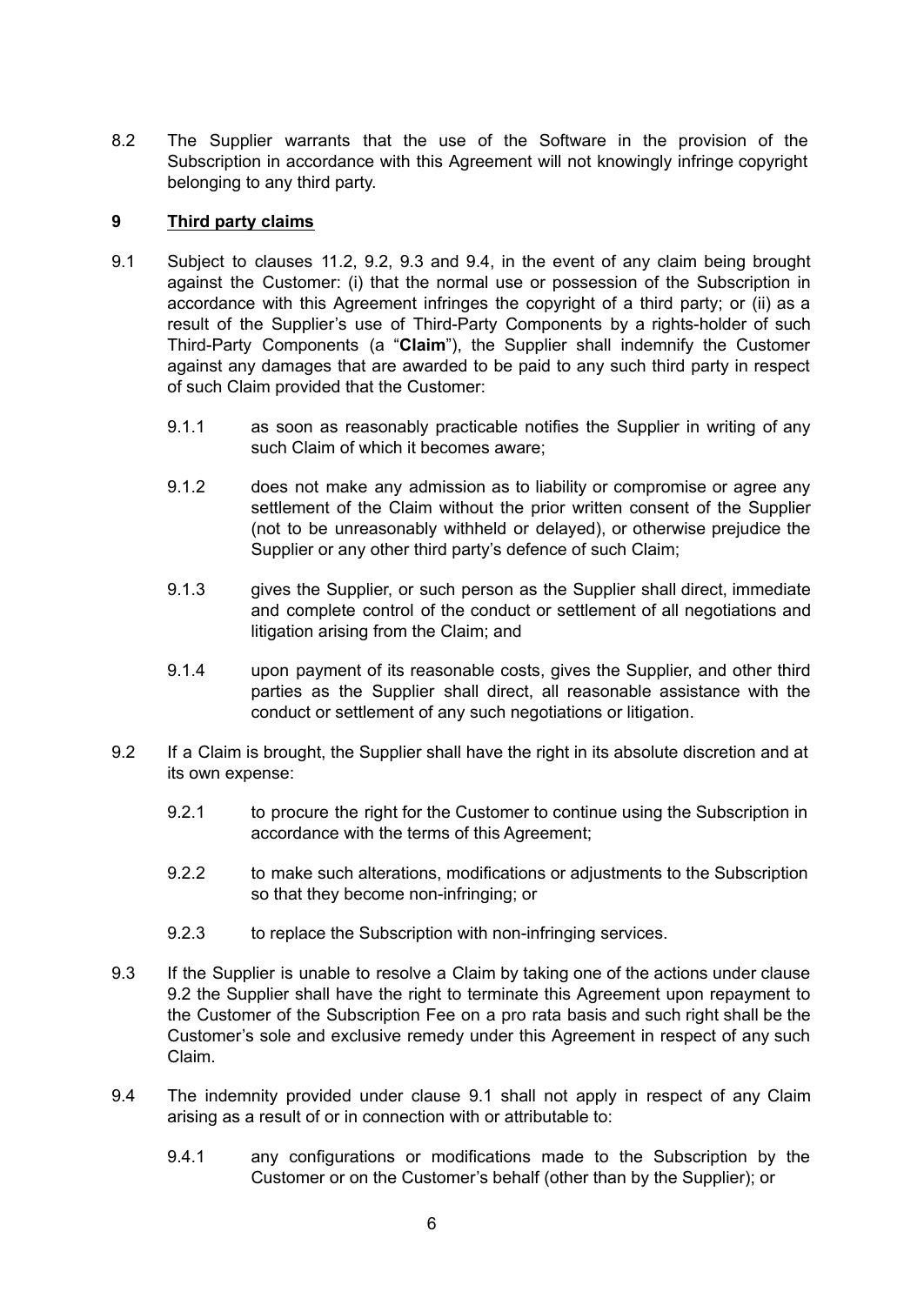- 9.4.2 the combination of the Software with any third party software, components, environment or platform (except for any intended combination as expressly identified on the Supplier's website).
- 9.5 In the event of any claim attributable to the use or possession by the Customer of the Software, other than in accordance with this Agreement, the provisions of clauses 8.2 to 9.3 shall not apply and the Customer shall indemnify the Supplier against all liabilities, costs and expenses which the Supplier may incur as a result of such claim.

## **10 Warranties**

- 10.1 The Supplier:
	- 10.1.1 does not warrant that the Customer's use of the Subscription will be uninterrupted or error-free; or that the Subscription and/or the information obtained by the Customer through the Support Services will meet the Customer's requirements; the Supplier instead offers a free Evaluation Period (as set out in clause 2) for the Customer to assess the suitability of the Subscription for its needs; and
	- 10.1.2 is not responsible for any delays, delivery failures, or any other loss or damage resulting from the transfer of data over communications networks and facilities, including the internet, and the Customer acknowledges that the Subscription may be subject to limitations, delays and other problems inherent in the use of such communications facilities.
- 10.2 EXCEPT AS EXPRESSLY SET OUT IN THIS AGREEMENT, ALL CONDITIONS, WARRANTIES, TERMS AND UNDERTAKINGS, EXPRESS OR IMPLIED, WHETHER BY STATUTE, COMMON LAW, TRADE PRACTICE, CUSTOM, COURSE OF DEALING OR OTHERWISE (INCLUDING WITHOUT LIMITATION AS TO QUALITY, PERFORMANCE OR FITNESS OR SUITABILITY FOR PURPOSE) IN RESPECT OF THE SUBSCRIPTION ARE HEREBY EXCLUDED TO THE FULLEST EXTENT PERMISSIBLE BY LAW.

## **11 Limitation of liability**

- 11.1 Nothing in this Agreement shall exclude or restrict the liability of either party to the other for death or personal injury resulting from the negligent act of one party or for liability for any fraudulent misrepresentation by a party to this Agreement.
- 11.2 SUBJECT TO THE PROVISIONS OF CLAUSES 11.1, 11.3 AND 11.4, THE LIABILITY OF THE SUPPLIER TO THE CUSTOMER FOR DIRECT LOSS IN CONTRACT, TORT OR OTHERWISE ARISING OUT OF OR IN CONNECTION WITH THIS AGREEMENT OR THE CUSTOMER'S USE OF THE SUBSCRIPTION SHALL BE LIMITED IN RESPECT OF ALL CLAIMS ARISING TO THE SUBSCRIPTION FEE PAID BY THE CUSTOMER TO THE SUPPLIER UNDER THIS AGREEMENT IN RESPECT OF THE SUBSCRIPTION PROVIDED IN THE 12 MONTHS PRIOR TO THE EVENT GIVING RISE TO THE LIABILITY.
- 11.3 SUBJECT TO THE PROVISIONS OF CLAUSE 11.1, IN NO CIRCUMSTANCES SHALL THE SUPPLIER BE LIABLE TO THE CUSTOMER WHETHER IN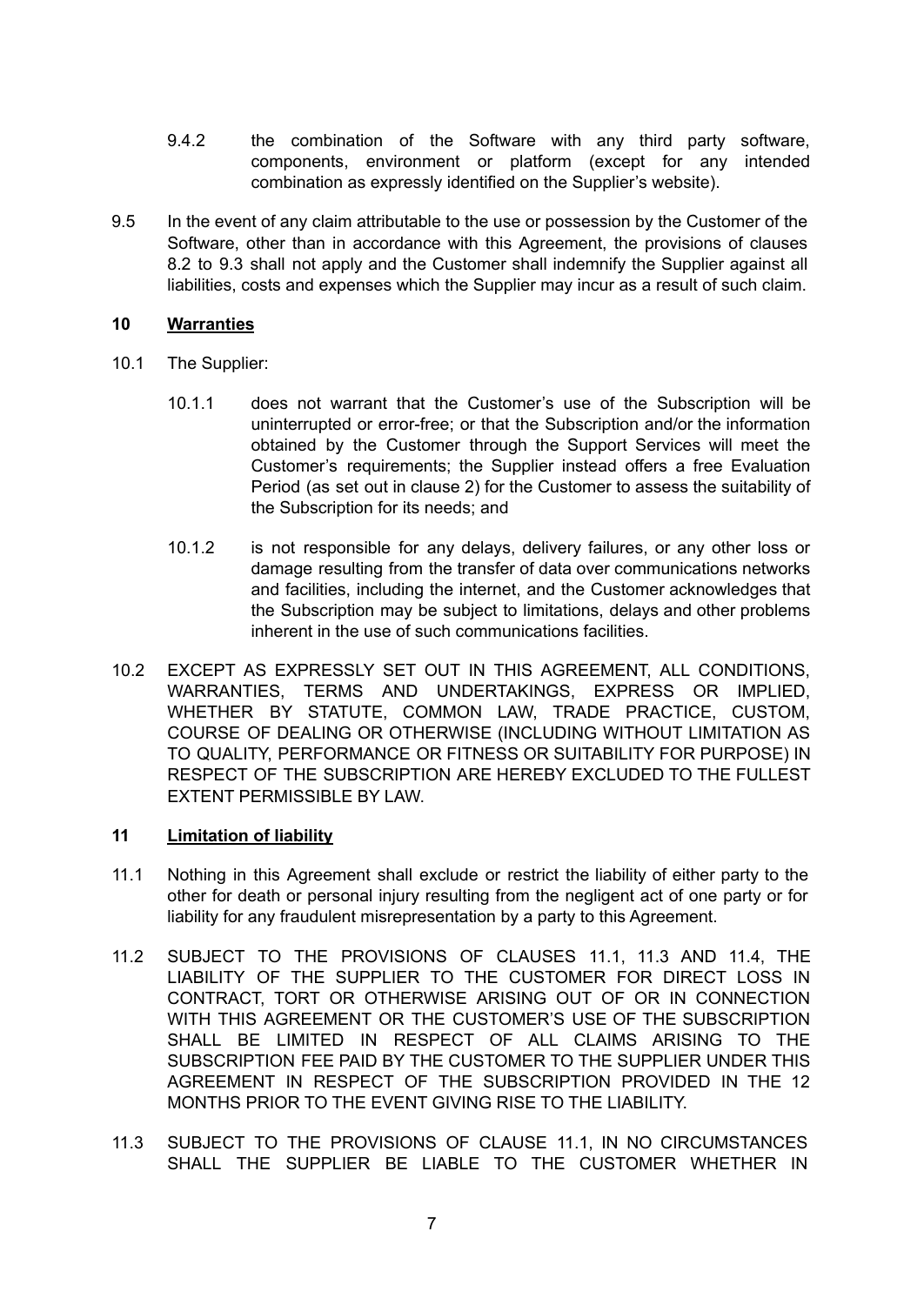CONTRACT, TORT, NEGLIGENCE, BREACH OF STATUTORY DUTY OR OTHERWISE IN RESPECT OF:

- 11.3.1 LOSS OF PROFITS, ANTICIPATED SAVINGS, REVENUE, GOODWILL OR BUSINESS OPPORTUNITY;
- 11.3.2 LOSS OR CORRUPTION OF OR COST OF RESTORATION OF DATA (SAVE TO THE EXTENT SET OUT IN CLAUSE 6.2) OR FOR USE OF ANY RESULTS OBTAINED BY USE OF THE SOFTWARE; OR
- 11.3.3 ANY INDIRECT, CONSEQUENTIAL, FINANCIAL OR ECONOMIC LOSS OR DAMAGE, COSTS OR EXPENSES,

WHATEVER OR HOWEVER ARISING OUT OF OR IN CONNECTION WITH THIS AGREEMENT OR THE CUSTOMER'S USE OF THE SUBSCRIPTION.

11.4 SUBJECT TO THE PROVISIONS OF CLAUSE 11.1, THE SOLE LIABILITY OF THE SUPPLIER TO THE CUSTOMER FOR DIRECT LOSS IN CONTRACT, TORT OR OTHERWISE ARISING OUT OF OR IN CONNECTION WITH THE CUSTOMER'S USE OF THE FREE VERSION SHALL BE LIMITED TO £5.00 AND FOR THE AVOIDANCE OF DOUBT CLAUSES 11.2 AND 9 OF THIS AGREEMENT SHALL NOT APPLY IN RESPECT OF THE FREE VERSION.

#### **12 Subscription Period, suspension and termination**

- 12.1 The Subscription shall commence on the Subscription Start Date and, unless terminated earlier in accordance with this clause 12, shall continue for the Subscription Period. The Customer's access to the Software and Support Services shall automatically deactivate upon the expiry of the Subscription Period.
- 12.2 The Supplier may suspend the Subscription without liability if:
	- 12.2.1 it identifies an attack on the Customer's account, or any attempt to access or manipulate the Customer's account by a third party without the Customer's consent;
	- 12.2.2 the Supplier reasonably believes suspension of the Subscription (or any part of it) is necessary to protect the Supplier's network or its other customers use of the Subscription; or
	- 12.2.3 the Supplier is required by law or by a regulatory or government body to suspend the Customer's access to the Subscription (or any part of it).
- 12.3 This Agreement may be terminated immediately by either party if the other commits a material or persistent breach of any term of this Agreement and that breach (if capable of remedy) is not remedied within 30 days of written notice being given requiring it to be remedied (and where such breach is not capable of remedy, the terminating party shall be entitled to terminate the Agreement with immediate effect).
- 12.4 Where the Subscription is terminated by either party in accordance with clause 12.1 or clause 7.2 then subject to clause 12.5 this Agreement shall terminate in its entirety.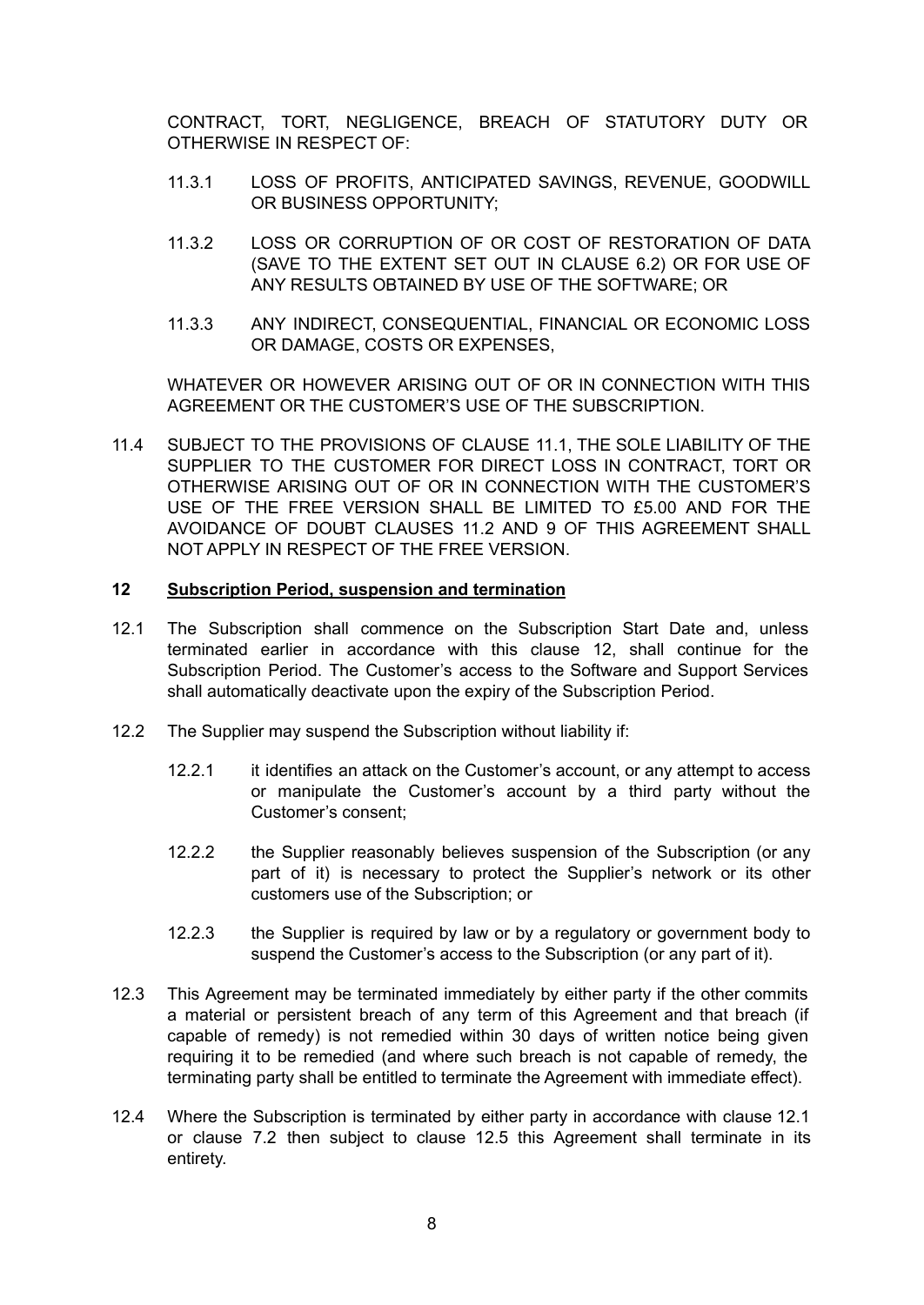- 12.5 Upon termination or expiry of this Agreement all licences granted under this Agreement shall immediately terminate but the following provisions of this Agreement shall remain in full force and effect: 1, 8.1, 9, 11, 12.6, 13 and 14.
- 12.6 Any termination of this Agreement shall be without prejudice to any other rights or remedies either party may be entitled to under this Agreement or at law.

#### **13 Confidentiality**

- 13.1 Subject to clause 13.2, neither party shall at any time after the date of this Agreement:
	- 13.1.1 divulge or communicate to any person, company, business entity or other organisation;
	- 13.1.2 use for any purposes other than the purposes of this Agreement; or
	- 13.1.3 through any failure to exercise due care and diligence, cause any unauthorised disclosure of

any trade secrets or Confidential Information relating to the other party.

- 13.2 The restrictions in clause 13.1 shall cease to apply to any information which becomes available to the public generally otherwise than through a breach of a duty of confidentiality owed to the other party, and neither party shall be restricted from disclosing the Confidential Information or any part of it pursuant to a judicial or other lawful government order, but only:
	- 13.2.1 to the extent required by such order; and
	- 13.2.2 subject to the party obliged to comply with such order giving the other party as much notice of the terms of the order as may be reasonably practicable.
- 13.3 Nothing in this clause 13 shall prevent:
	- 13.3.1 the Supplier from disclosing the Software to any third party; or
	- 13.3.2 the Customer from disclosing the Software to such of its employees, sub-contractors and advisors as is necessary for the Customer to be able to exercise its rights and comply with its obligations under this Agreement, provided the Customer informs such parties of the confidential nature of the Confidential Information before disclosure and at all times, the Customer remains responsible for such parties' compliance with the obligations of confidentiality set out in this Agreement.
- 13.4 If the Customer has entered into a separate confidentiality agreement with the Supplier, and there are inconsistencies between the terms of the confidentiality agreement and this clause 13, the terms of the confidentiality agreement shall prevail over this clause.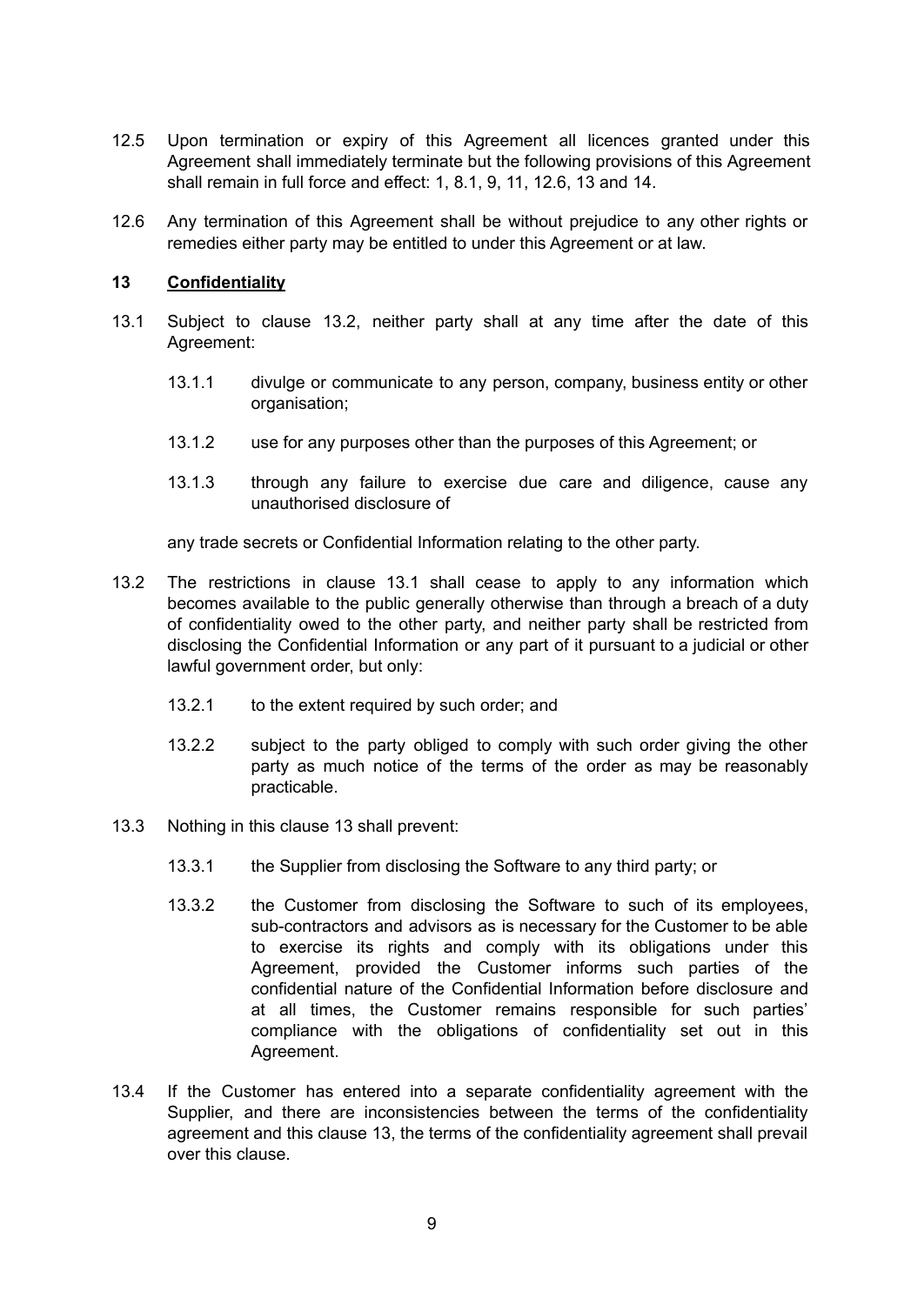# **14 General**

- 14.1 The failure or delay of the Supplier to exercise or enforce any right under this Agreement shall not operate as a waiver of that right or preclude the exercise or enforcement of it at any time or times thereafter.
- 14.2 Neither party shall be liable for any delay in or for failure to perform its obligations under this Agreement, other than an obligation to make any payment due to the other party, if that delay or failure is caused by circumstances beyond the control of that party including, without limitation, fires, strikes, insurrection, riots, embargoes, or regulations of any civil or military authority.
- 14.3 This Agreement constitutes the entire agreement and understanding between the parties with respect to the subject matter of this Agreement and supersedes, cancels and replaces all prior agreements, licences, negotiations and discussions between the parties relating to it. The Customer confirms and acknowledges that it has not been induced to enter into this Agreement by, and shall have no remedy in respect of, any statement, representation, warranty or undertaking (whether negligently or innocently made) not expressly incorporated into it. However, nothing in this Agreement purports to exclude liability for any fraudulent statement or act.
- 14.4 For click to agree versions of this Agreement, the Supplier reserves the right to revise the terms of this Agreement by updating this Agreement on its website. The Customer is advised to check the website periodically for notices concerning such revisions. The Customer's continued use of the Subscription shall be deemed to constitute acceptance of any revised terms. Any bespoke versions of this Agreement shall continue to apply to all future use of the Subscription and shall take precedence over any click to agree versions presented at download or access to the Software or on the Supplier's website.
- 14.5 The Customer shall not be entitled to assign this Agreement nor any of its rights or obligations hereunder nor sub-license the use of the Software.
- 14.6 The Contracts (Rights of Third Parties) Act 1999 shall not apply to this Agreement, and nothing in this Agreement shall confer or purport to confer on any third party any benefit or any right to enforce any term of this Agreement or operate to give any third party the right to enforce any term of this Agreement.
- 14.7 Each party shall: (i) comply with all applicable laws, statutes, regulations and codes relating to anti-bribery and anti-corruption, including, but not limited to, the UK Bribery Act 2010; (ii) have and maintain in place throughout the Subscription Period its own policies and procedures designed to ensure compliance with anti-bribery and anti-corruption laws, as appropriate; and (iii) promptly report to the other party any request or demand for any undue financial or other advantage of any kind made or received by it in connection with the performance of this Agreement.
- 14.8 If any provision of this Agreement shall be held to be unlawful, invalid or unenforceable, in whole or in part, under any enactment or rule of law, such provision or part shall to that extent be severed from this Agreement and rendered ineffective as far as possible without modifying or affecting the legality, validity or enforceability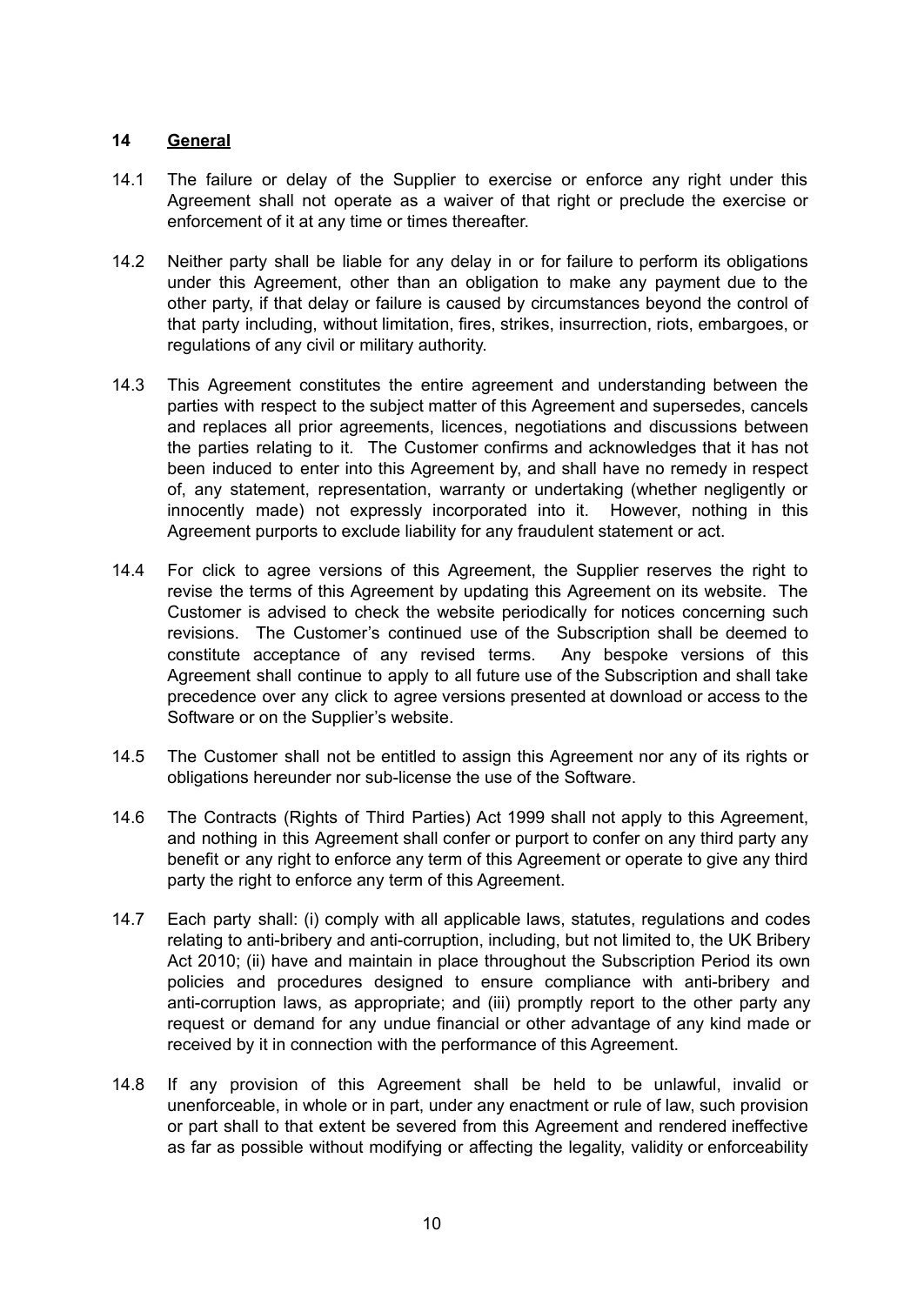of the remaining provisions of this Agreement which will remain in full force and effect.

- 14.9 This clause applies to Consumers only. The Consumer shall have the right to cancel this Agreement 14 days from the date the Consumer agrees to be obliged to pay for the Software and/or Support Services under this Agreement. Should the Consumer wish to cancel this Agreement under clause 12, the Consumer must notify the Supplier of its decision to cancel by sending the Supplier an email clearly confirming the decision to the relevant email address on the privacy page (<https://gearset.com/privacy>) of the Supplier's website. Any complaints about this Agreement, including complaints about the Software and/or Support Services, should be raised with the Supplier using the relevant contact details on the privacy page (<https://gearset.com/privacy>) of its website.
- 14.10 Any notice to be given under this Agreement shall be in writing. Notices for the Supplier shall be sent by email to [security@gearset.com.](mailto:security@gearset.com) Notices for the Customer shall be sent either by email or by post to any address that may have been provided by the Customer to the Supplier. Any such notice or other document shall be deemed to have been served: if delivered by email - 24 hours after delivery; and if sent by post - upon the expiration of 48 hours after posting.
- 14.11 This Agreement and any dispute or claim arising out of or in connection with it or its subject matter or formation (including non-contractual disputes or claims) shall be governed by and construed in accordance with the law of England and Wales.
- 14.12 The parties irrevocably agree that the courts of England and Wales shall have nonexclusive jurisdiction to settle any dispute or claim that arises out of or in connection with this Agreement or its subject matter or formation (including non-contractual disputes or claims).